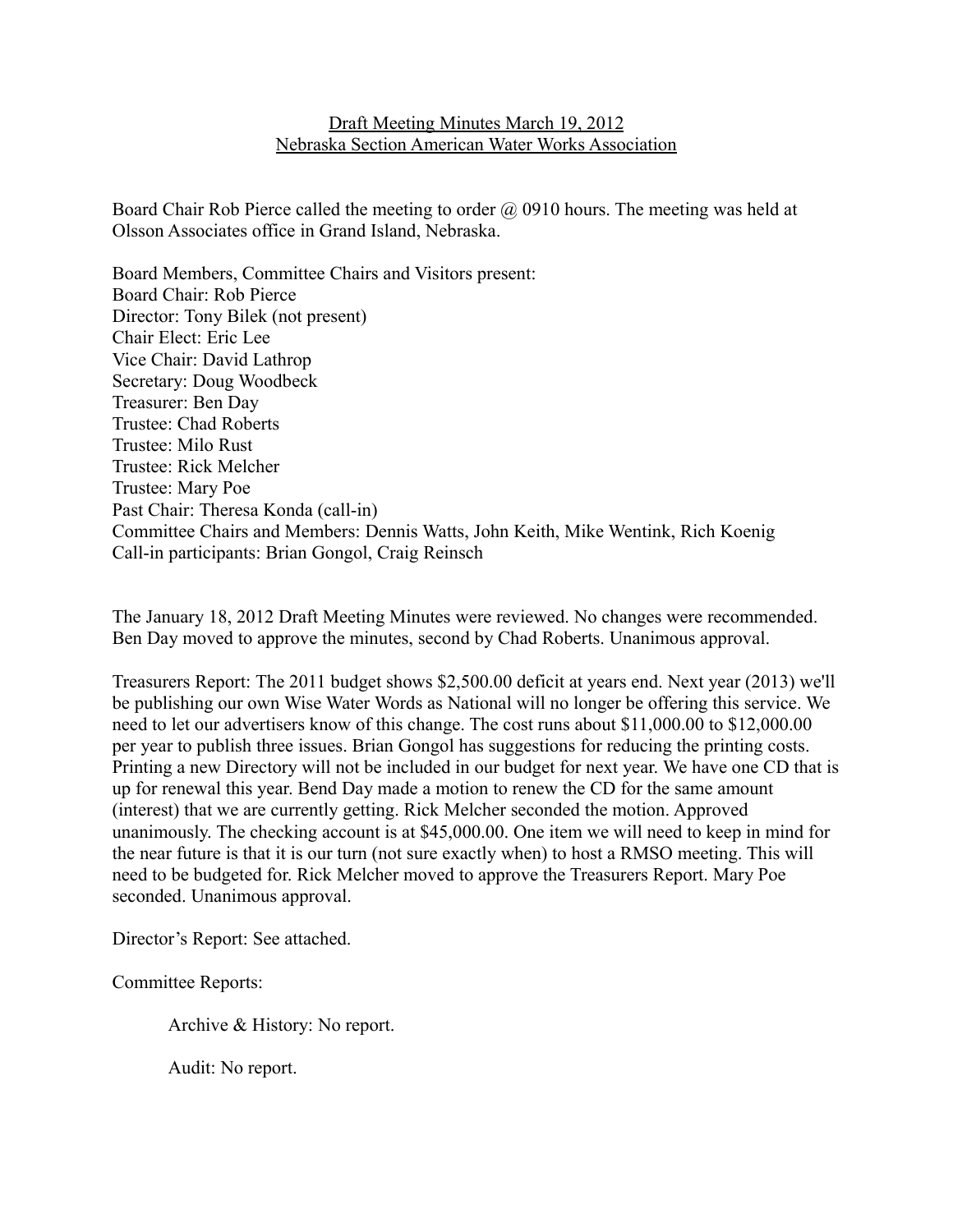Awards: The proposed "Longevity" award was discussed. The criteria for this award could be 10 years of service and a minimum age (say 70 or 75 years old). Some discussion was had that, if this award is approved, it should only be given to a NSAWWA member. The question was asked, "Should AWWA awards be available for receipt by persons who are not AWWA members?" A vote was taken and the results are: Pierce - Abstained Lee - Yes Day - Yes Lathrop - Yes Rust - No Roberts - Yes Konda - Yes Poe - Yes Woodbeck - No Melcher - Yes The vote was affirmative (7 to 2) that non-NSAWWA members are eligible to receive AWWA sponsored awards. Further discussion was had that all awards, safety, WISA, etc., should all be under the perview of the Awards Committee. Historically, a number of awards have not been. A few other potential new awards (maintenance operator of the year, treatment plant operator of the year, etc.) were discussed. Some thought that awards to non-members may provide incentive to join the section. Still others thought that the amount of pay small system operators get keeps them from joining. The criteria for the new proposed awards will be discussed by the Awards Committee and then presented to

the Board.

Budget: Ben Day indicated that publishing Wise Water Words was one of our main concerns for the upcoming year and our budget. See attached budget.

Cross-Connection Control: See attached.

Education: John Keith informed the Board that Chuck Thomerson has moved out of state. Six training events have been held so far with over 150 persons attending. The Asset Management workshop is scheduled for April  $3 \& 4$ . We will need 56 persons to break even. 64 people are pre-paid already. Any excess \$ will go to the Pipe Workshop Account. USEPA is providing all literature for the workshop. Four small systems scholarships have been requested for attendance at the meeting. Parkers Smokehouse will cater the meals. The deadline for pre-registration is March 26, 2012. WEF has sent out a notice by mass mailing. Mahoney State Park staff are planning on 100 attendees. This event should bring in a little extra revenue.

Fall Conference: Eric Lee indicated we need to send out a Call-For-Papers for the Fall Conference.

Fuller Award: No report.

MAC: No report.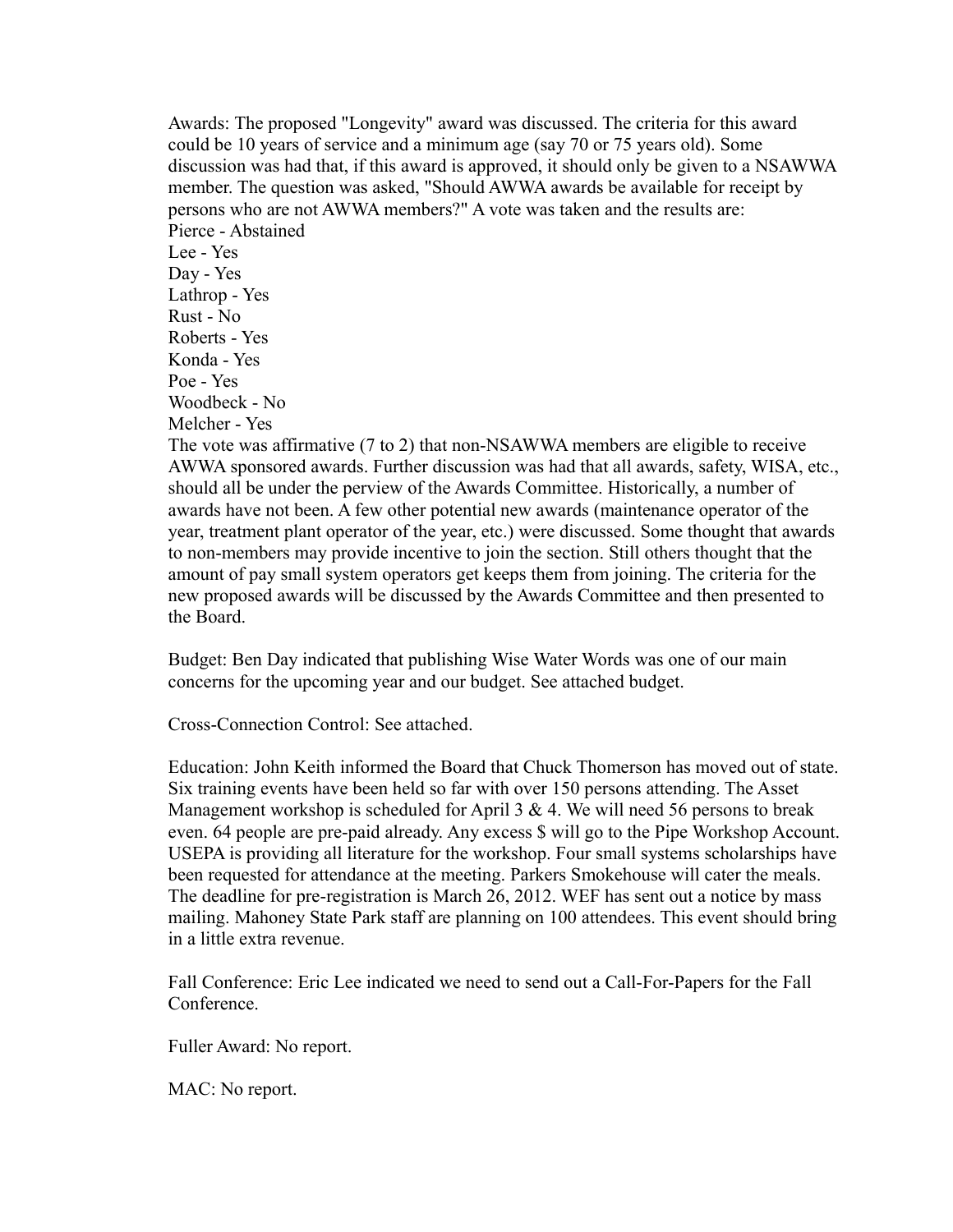Membership: No report. It is estimated that we are currently around 300 members strong.

Nominations: No report.

Public Information: No report. The committee is to meet in April to discuss activities.

Publications: As previously discussed, National AWWA will no longer be offering to print Wise Water Words after this year. We need to work out the logistics (budget, who, when, etc.) for doing it ourselves again. The gross cost of publication is about \$5.00 per issue per recipient, whether or not there is any advertising. Any advertising money brought in off-sets that cost. The "net" cost of publishing is \$5.00 per issue per person minus advertising income. The \$5.00 cost includes \$4.50 each for printing plus mailing costs. We should really focus on offering digital/electronic delivery to those willing to move that direction. If a person wishes to have a printed copy, they can print it once they receive it from us digitally. The cost was roughly \$8,000.00 per year when Mari Matulka was doing this. Black and White would cost less to print, but is still not cheap. Dave Plank mentioned to Rob that we may get some money back from National at years end from the original contract. We should print/publish three issues per year. Digital issues can include more pictures than printed issues. Normally we need around 500 copies per issue which go to members, political representatives and new members. If we cut the quality (cheaper paper, B&W only, etc.) it may cut the cost to about \$3.00 per copy. Brian can do the editing, but will need some help with the other activities involved in getting an issue to print. We have archives of the past 12 years worth of issues for reference material. Advertiser rates need to be considered. Maybe we raise their rates? Go from \$2,000.00 to \$3,000.00 per ad. Is this too much? There was an advertisement rate increase of about 25% when National took over printing the magazine. We are soliciting help from the membership to assist with printing/publication tasks. Maybe some of our retired members could help with these activities? The new Directory will be printed this year. The annual advertising revenue is about \$3,000.00 versus an \$8,000.00 per year printing expense. Maybe we could publish only two printed issues per year and do one digitally? We could also do a smaller printed issue, say four pages only, and do a 16 page digital issue. Whatever we decide, we do not want to reduce member benefits. A non-Directory year obviously has a smaller impact on our operating budget. If anyone has other ideas for making it easier/cheaper, please e-mail Brian. See attached.

Safety: No report.

Scholarship: No report.

Small Systems: No report.

Student Activities: No report.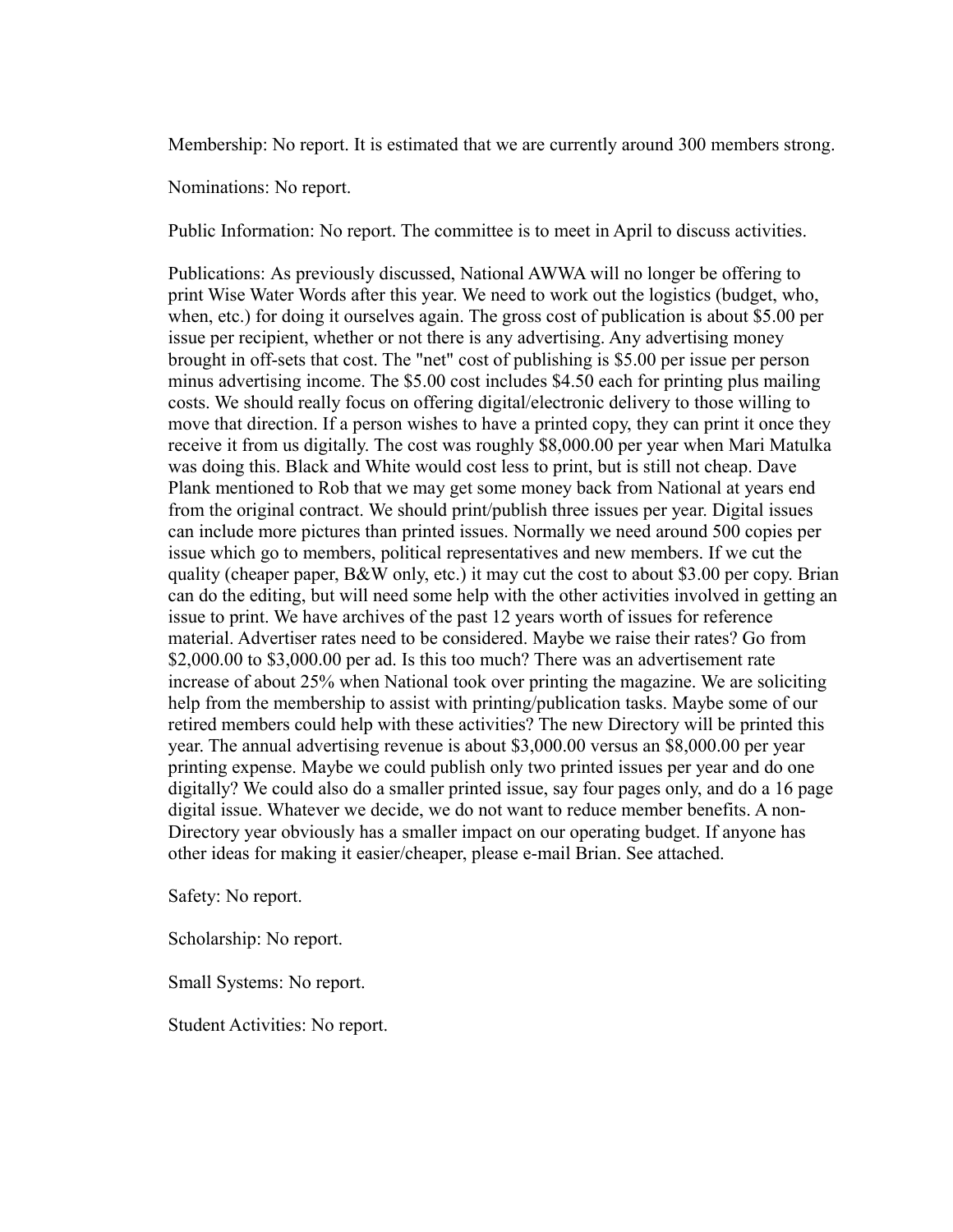Water For People: See attached report. Christian New is looking for a speaker for the Fall Conference from WFP. He has a budget request of \$750.00 to attend the WFP event in Denver.

Water Utility Council: Three people went to the DC Fly-in (Jerry Obrist, Jim Shields and Milo Rust). They were there on March 6, 2012 and met with the State representatives. Funding of water and wastewater projects was discussed. Jerry et. al. were well received by the Reps.. They, Jerry, Jim and Milo, will need to submit original receipts for reimbursement from National. One observation that has been made over the years is that it pays to talk to the same people from year to year to effectively get the message to the Reps. WIFIA (a water and wastewater infrastructure financing clearinghouse program) is being developed in Washington and National AWWA wants the Sections to get behind this effort and support it. Is this a good or bad idea????

Young Professionals: Craig Reinsch planned an event for March 9, 2012 at the Upstream Brewing Company in Omaha. The topic for the workshop is storage tank construction, maintenance and repair. McGuire Iron will have people presenting the training. An April event is planned in Hastings.

Ad Hoc Committees:

Member Survey: No report.

Nitrate: No report.

Top Ops: The winning team from the Fall Conference is interested in going to ACE. There is \$3,000.00 in the budget to help pay their way, \$1,000.00 per person, up to three people. Larry Andreasen plans to enter the water contest (City of Fremont best tasting water) at ACE. Eric Lee will assist David Lathrop in getting the issues finalized (ACE attendance).

SOP's: No report.

ACE: No report.

Summer Workshop: No report.

Section/Committee Mailings: No report.

New Domain Registration: No report.

Section Retreat: The last retreat was coordinated through Dr. Dvorak and Dr. Li. The LoNM sponsored the soda and snacks. Planning for this year is underway.

Old Business: None.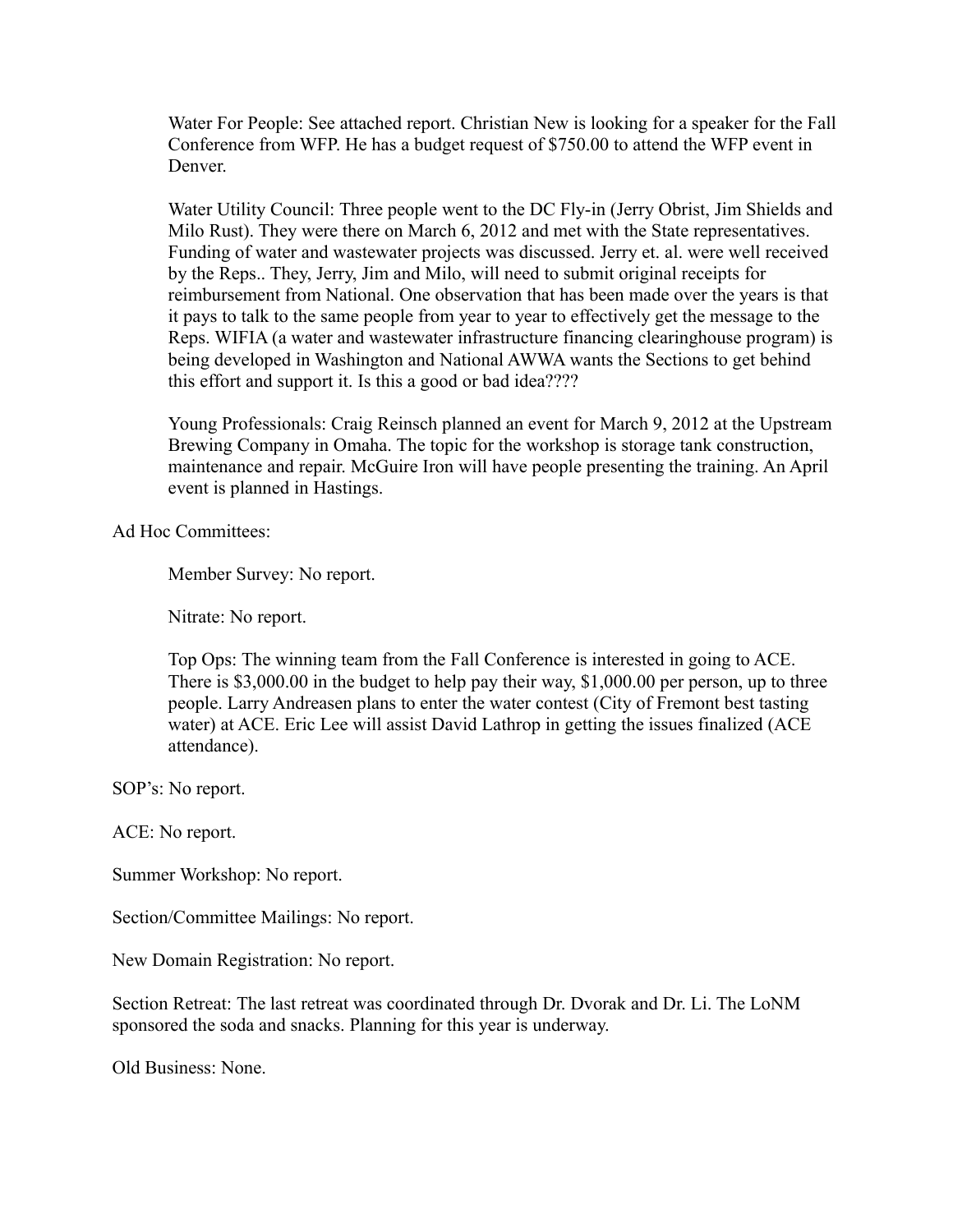New Business: Eric Lee and Doug Woodbeck went to the RMSO in Lawrence, Kansas on March 16 & 17, 2012. It was a very interesting meeting with a lot of information discussed and subjects talked about. One observation made was that, even though we have one of the smallest sections, we are doing a lot of the things others are doing. Obviously, there are some things that are beyond our budget to tackle, such as funding educational programs for school aged kids (high school) to entice them into the water/wastewater fields of employment. In all, Eric and Doug both thought it was a good investment of time and money.

Next Meeting: The next board meeting is scheduled for May 4, 2012 at 0900 hours to be held in Omaha, Nebraska at the Pacific Springs Golf Course clubhouse, 168<sup>th</sup> & West Pacific (16810) Harney).

Adjournment: Eric Lee motioned to adjourn, David Lathrop second. Unanimous approval. Meeting adjourned at 1138 hours.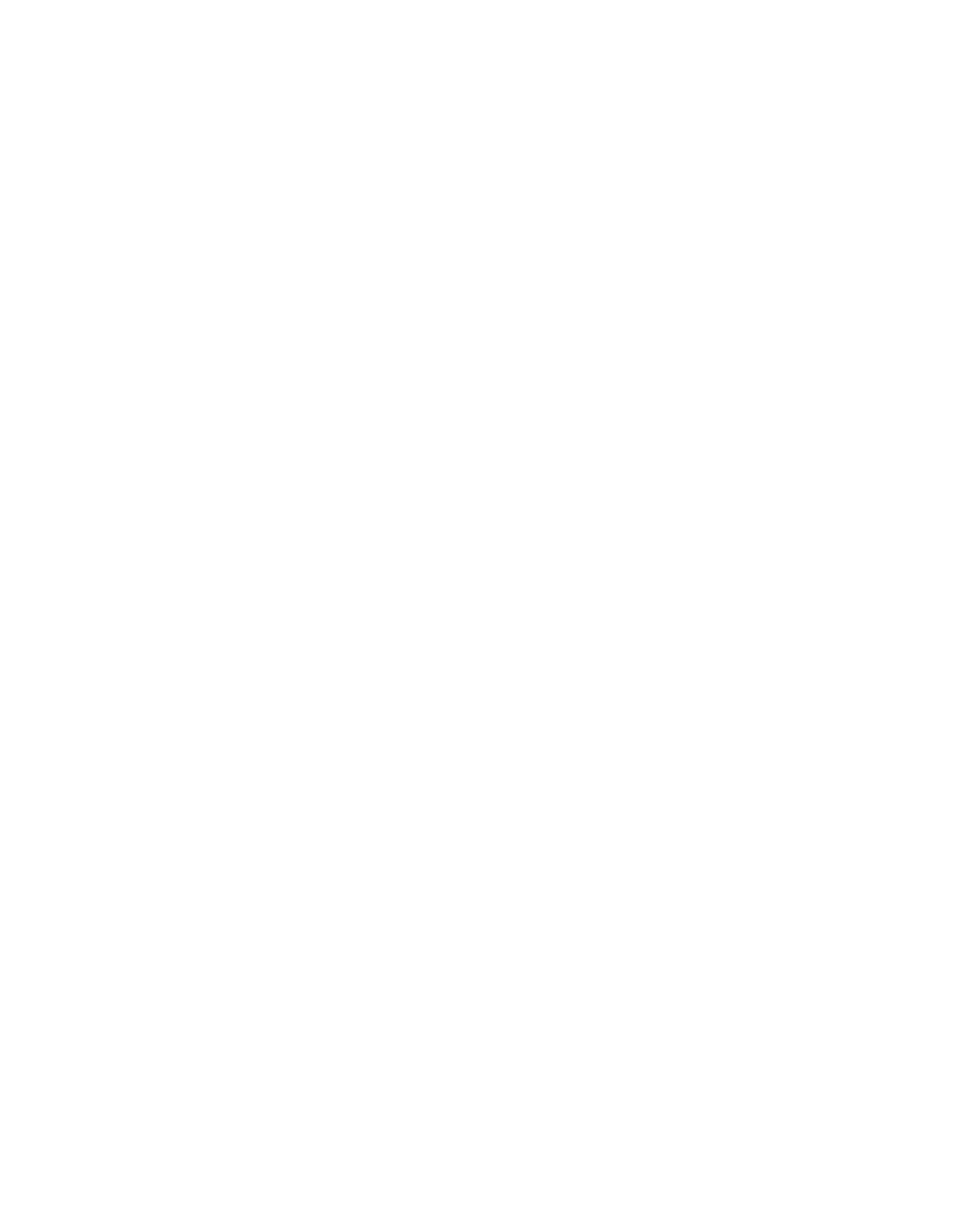## To: Nebraska Section AWWA Executive Board Subject: **Directors Report March 2012**

All apologies for not being able to attend the Board Meeting this month. Hope this report finds everyone well.

#### **Winter Board Meeting**

The 2012 Winter Board meeting was held in San Juan, Puerto Rico, January 21-22. Alberto Ortiz Diaz, and the Puerto Rico Section were very gracious hosts. The meeting began on Saturday with **Executive Director David LeFrance** addressing the Board and Executive Committee outlining the Executive Directors report and Staff Business plan. Lee Roberts provided the Treasurers report that reviewed the 2011 budget and fiscal year as well as highlighted the 2012 budget (attached) that would be voted on for approval at the Sunday Board Meeting. Lee introduced **Dave Rager** as the incoming Treasurer. Dave will begin his four-year term at the 2012 AWWA-ACE in Dallas.

Association Bylaw updates were presented by committee chair **Gene Koontz** of the Pennsylvania section followed by a workshop conducted by the Membership Engagement & Development Committee (MDEC). Break-out sessions brainstormed, discussed and presented strategies to enhance membership in the AWWA. Bringing quality deliverables to members was the key theme in promoting, recruiting and retaining members. Resources through publications, conferences and standards have provided these quality deliverables for years. Expanding webcasts, social networking and other new and innovative means of educating and communicating will be one of the focus points for the MDEC. Advocacy will play a key role in promoting membership with utility members. **Tom Curtis** and the Washington staff does an outstanding job of representing utilities. The MDEC will be compiling data and will be presenting recommendations at ACE.

The Board Meeting on Sunday began with the election of officers. **Jim Chaffee**-Wisconsin was elected incoming chair-elect. Three quality candidates were contending, John Donahue-Illinois, Don Broussard-Louisiana and Jim. Nine candidates ran for four vice-president positions. Winner included; **Reid Campbell**-Atlantic Canada, **Mark Cline**-South Carolina, **Dave Koch**-Michigan and **Rosemary Smud** of American Ductile Iron Pipe. Three director at large candidates contended for one seat. **Sean Osborne**-New England.

The 2012 Budget was reviewed discussed and approved (budget attached). The consent agenda was approved. Confirmation of Dave Rager as the new Association Treasurer was approved. ADHOC committees reported on Life Member and Quality Program changes.

As a result from feedback and break-out discussions, at previous Board Meetings, the website is being re-vamped. Stay tuned for an improved website in the very near future.

#### **AWWA-ACE on-line Registration**

The 2012 AWWA Annual Conference and Exposition (ACE) will be held June 10-14, 2012 in Dallas, TX. Online registration is now open. Best rates are available before March 18.

#### **Internship and Training Programs Webinar**

The **EPA Workforce/Operator Certification Workgroup** is hosting a free webinar on **Internship and Training Programs for Operators.** Learn how states, utilities and schools are partnering together to train the next generation of operators, what assistance is being provided by the Department of Labor, how apprenticeship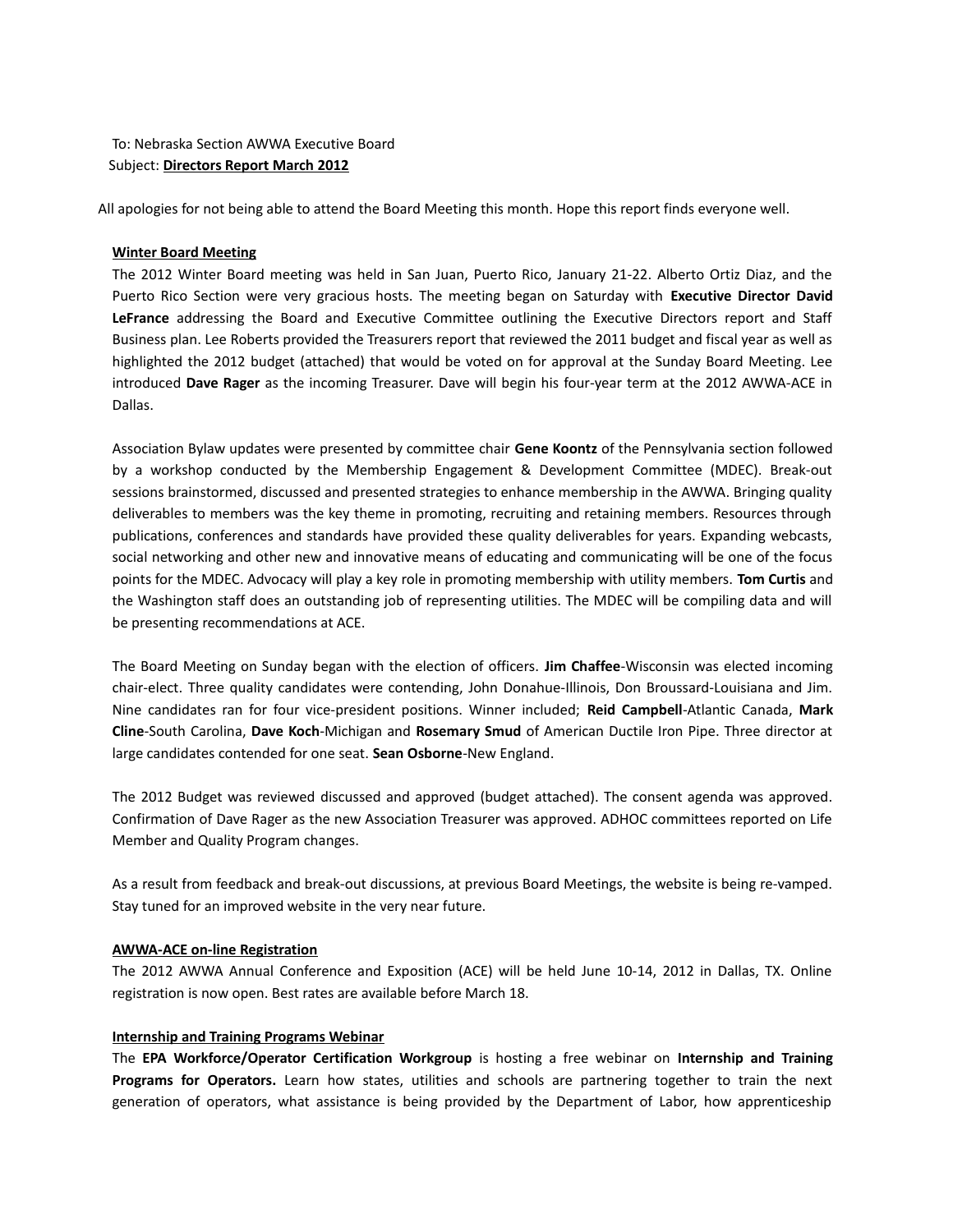programs are applied and information on training utility managers. The webinar takes place on Wednesday February 15, 2012 from 12:00 – 1:30 PM. Register for the webinar at www3.gotomeeting.com/register/464745254. Any questions you can contact Allison Watanabe at 202-564-0128. E-Mail: [watanabe.allison@epa.gov.](mailto:watanabe.allison@epa.gov)

#### **AWWA Publications**

I spoke with Brian Gongol and others regarding the possibility of National Publications sunsetting the section newsletter program. National simply did not get the participation from sections that it was hoping for. Without adequate participation, the program is losing revenue and cannot be sustained. Although we haven't received official notice (unless Brian has received notice), the Board will need to investigate options for the Wise Water Words publication. This will have a significant impact on the budget as the arrangement with National was an income neutral program.

#### **Nominations**

We will need to add the incoming director to the list of nominations for the annual meeting in November. My term expires at AWWA-ACE in 2013. Historically, we elect the incoming director at the annual meeting so the electee can attend the Winter Board meeting (as a guest) and assume duties at the following AWWA-ACE.

Respectfully submitted,

Tony Bilek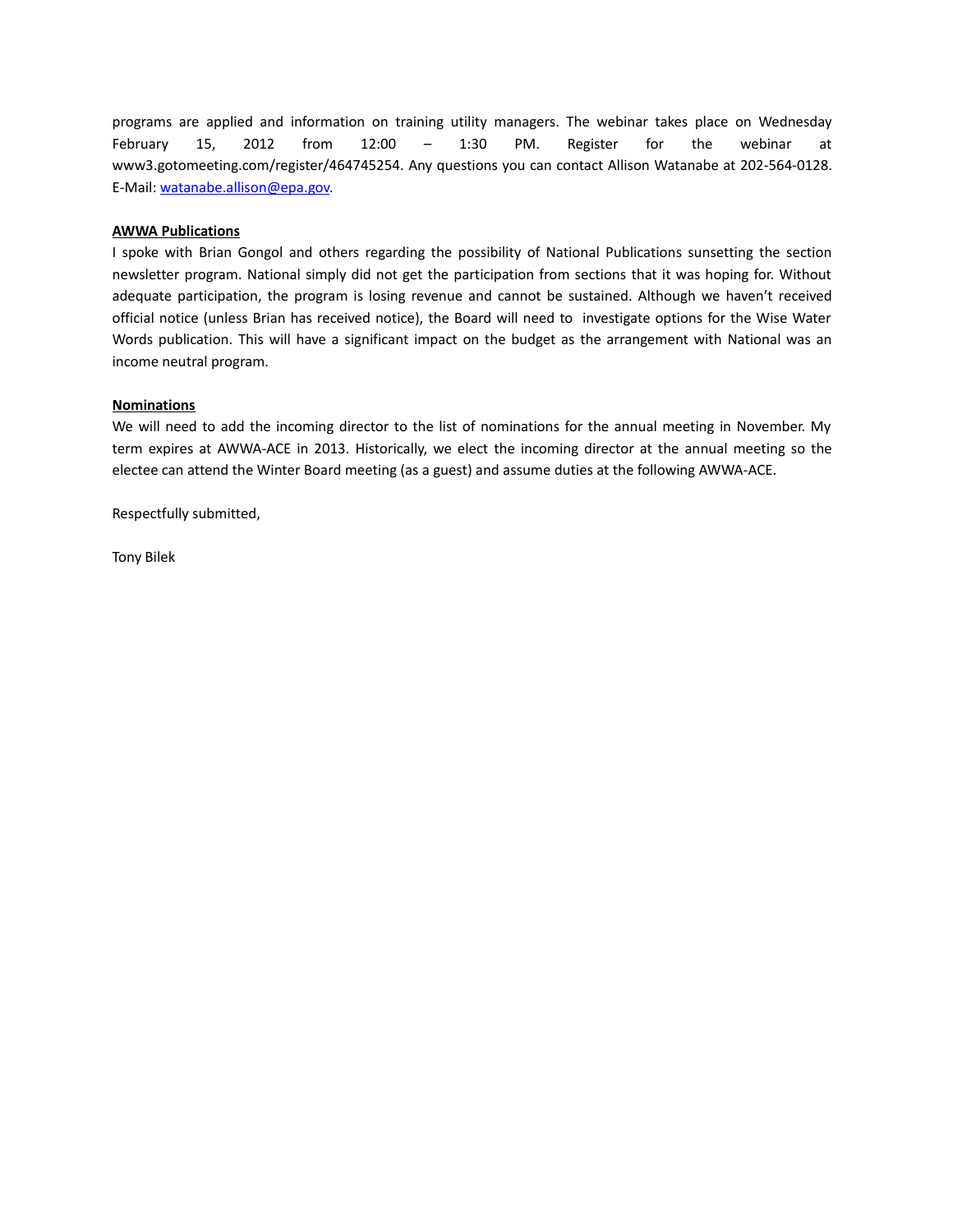| NEBRASKA SECTION AWWA BUDGET 2012                                         |             |                   |             |                                                                            |
|---------------------------------------------------------------------------|-------------|-------------------|-------------|----------------------------------------------------------------------------|
|                                                                           |             |                   |             |                                                                            |
|                                                                           | 2012 Actual | <b>Yr End Est</b> | 2012 Budget |                                                                            |
| <b>INCOME</b>                                                             |             |                   |             |                                                                            |
| <b>Section Allotment</b>                                                  | 10817       | 12153             | 12153       |                                                                            |
| <b>Association Allotment</b>                                              | 4183        | 2847              | 2847        |                                                                            |
| <b>Multi-section Allotment</b>                                            | 224.4       | 650               | 650         |                                                                            |
| <b>Annual Fall Conference</b>                                             | 0           | 13000             | 13000       |                                                                            |
| <b>Interest on Accounts</b>                                               | 0           | 900               | 900         |                                                                            |
| <b>Advertising Income</b>                                                 | 0           | 0                 |             | 0 No advertizing income 2012 (unless directory has advertizers)            |
| <b>Water for People</b>                                                   |             |                   |             |                                                                            |
| Raffle - Fall Conference                                                  | 0           | 2300              |             | 2300 Revenue Neutral                                                       |
| <b>Golf Event</b>                                                         | 0           | 10000             |             | 10000 Revenue Neutral                                                      |
| <b>Trap Event</b>                                                         | 0           | 2100              |             | 2100 Revenue Neutral                                                       |
| <b>Safety Committee</b>                                                   | 0           | 1300              |             | 1300 2 wrkshops                                                            |
| <b>Special Project Funding</b>                                            | 0           | 0                 | 0           |                                                                            |
| <b>WARN</b>                                                               | 0           | 0                 | 0           |                                                                            |
| <b>Small Systems</b>                                                      | 0           | 250               | 250         |                                                                            |
| <b>Education Committee</b>                                                | 0           | 0                 | 0           |                                                                            |
| Pipe Workshop (Biannual '10, '12, '14)                                    | 2280        | 5000              |             | 5000 Revenue Neutral; Asset management workshop in 2012                    |
| Preconference (Biannual '11, '13, '15)                                    | 0           | 0                 |             | 0 Revenue Neutral                                                          |
| <b>SRF</b>                                                                | 0           | 0                 |             | o Status?                                                                  |
| <b>YP Poker Tournament</b><br>Miscellaneous                               | 0<br>0      | 1150<br>n         |             | 1150 Revenue Neutral                                                       |
|                                                                           |             |                   | 0           |                                                                            |
| <b>TOTAL INCOME</b>                                                       | 17504.4     | 51650             | 51650       |                                                                            |
|                                                                           |             |                   |             |                                                                            |
| <b>EXPENSES</b>                                                           |             |                   |             |                                                                            |
|                                                                           |             |                   |             | 2 workshops & handouts; \$100 Safety Awards, application mailing &         |
| <b>Safety Committee</b>                                                   | 0           | 1525              |             | 1525 congrats \$200                                                        |
|                                                                           |             |                   |             | (Ultimate backflow challenge \$770 plus \$200 for qualifying round, \$1500 |
| <b>Cross Connection Workshop</b>                                          | 0           | 2470              |             | 2470 or \$1000 for LoNM contract)                                          |
| Education                                                                 |             |                   |             |                                                                            |
| <b>Education Committee</b>                                                | 0           | 750               | 750         |                                                                            |
| <b>LONM/NSAWWA Seminars</b>                                               | 0           | 5000              | 5000        |                                                                            |
| Pipe Workshop ('10, '12, '14)                                             | 587.74      | 5000              |             | 5000 Revenue neutral; Asset m'gt workshop in 2012                          |
| Preconference ( '11, '13, '15)                                            | 0           | $\Omega$          |             | 0 Revenue neutral                                                          |
| Public Info Comm.                                                         | 0           | 750               |             | 750 \$445.86 was spent in 2011                                             |
| <b>Small Systems Committee</b>                                            | 0           | 1000              | 1000        |                                                                            |
| Director's Spouse (Meeting Expense)<br><b>Publications</b>                | 508.6       | 475               |             | 475 As per Tony Bilek 12/1/11; \$274.3 in 2011                             |
| <b>Wise Water Words</b>                                                   | 0           | 0                 |             | 0 No expenses 2011                                                         |
| Membership Directory ('12, '14, '16)                                      | 0           | 8000              | 8000        |                                                                            |
| Advertising                                                               | 0           | 0                 |             |                                                                            |
|                                                                           |             |                   |             | \$72 was spent in 2011 on membership cost defary; (\$100 van for annual    |
| <b>Student Activity</b>                                                   | 0           | 300               |             | 300 conf, \$100 mtgs at UNL, \$100 membership cost defray)                 |
|                                                                           |             |                   |             | \$277.54 was spent in 2011 on mailings; (\$455 was spent in 2011 for gold  |
| Membership                                                                | 0           | 750               |             | 750 NSAWWA lapel pins)                                                     |
|                                                                           |             |                   |             | 370 WISA & Meritorious Operator award forms mail out, 33 Fuller Award      |
|                                                                           |             |                   |             | Plaque, 27 Fuller Award Pin, 70 Best in Show MAC, 108 AWWA Section         |
|                                                                           |             |                   |             | Chair Plaque & Pin, 124 Six plaques, more awards expected in 2012;         |
| Awards (non-safety or water contest)                                      | 0           | 1000              |             | 1000 Mari Matulka had awards left over from 2010                           |
|                                                                           |             |                   |             | Send check at treasurer's convenience to: Ms Kay Priebe, Water             |
| Water Research Foundation (WRF)                                           | $\mathbf 0$ | 1000              |             | 1000 Research Foundation, 6666 W Quincy Ave, Denver, CO 80235              |
| Regional Officer's Meeting/Officer Training<br>Summer Leadership Workshop | 0           | 1500              | 1500        |                                                                            |
| <b>Membership Summit</b>                                                  | 0           | 750               | 750         |                                                                            |
| <b>WFP Workshop</b>                                                       | 0           | 750               | 750         |                                                                            |
| <b>Regional Officer Meetings</b>                                          | 0           | 1500              | 1500        |                                                                            |
| Nebraska Hosting RSMO in 2016                                             | 0           | 0                 | 0           |                                                                            |
| <b>Annual Meeting at Fall Conference</b>                                  | 0           | 850               | 850         |                                                                            |
| Annual Fall Conference Shared Expenses ('11,                              | $\mathbf 0$ | 0                 |             | 0 Cost center when NSAWWA is lead organization at annual conf              |
| <b>Water for People - Event Expenses</b>                                  |             |                   |             |                                                                            |
| Raffle - Fall Conference                                                  | 0           | 800               |             | 800 Revenue neutral                                                        |
| <b>Golf Event</b>                                                         | 200         | 5500              |             | 5500 Revenue neutral                                                       |
| <b>Trap Event</b>                                                         | 0           | 300               |             | 300 Revenue neutral                                                        |
| <b>Water for People - Donation WFP</b>                                    |             |                   |             |                                                                            |
| Raffle - Fall Conference                                                  | $\mathbf 0$ | 1500              |             | 1500 Revenue neutral                                                       |
| <b>Golf Event</b>                                                         | 0           | 4000              |             | 4000 Revenue neutral                                                       |
| <b>Trap Event</b>                                                         | 0           | 1800              |             | 1800 Revenue neutral                                                       |
| <b>MAC Activities</b><br><b>Scholarships</b>                              | $\mathbf 0$ | 200               |             | 200 \$200 for Annual conference MAC Lottery                                |
|                                                                           |             |                   |             |                                                                            |
|                                                                           |             |                   |             | Director gives check during Winter Mtg or ACE or just mail in; AWWA        |
| <b>Abel Wolman</b>                                                        | 0           | 1000              |             | 1000 Executive Director, AWWA, 6666 W Quincy Ave, Denver, CO 80235         |
| <b>Stockholm Water Prize</b>                                              | $\mathbf 0$ | 500               | 500         |                                                                            |
|                                                                           |             |                   |             | 2 to 3 people; \$3000/# of people up to expenses; \$255 Top Ops Cash       |
| <b>Top Ops</b>                                                            | 0           | 3255              |             | 3255 prizes an annualc conference                                          |
| <b>Poster Board Competition</b>                                           | 0           | 1000              |             | 1000 1 person (registration is free)                                       |
| Conference                                                                | $0$ ?       |                   | 1000        |                                                                            |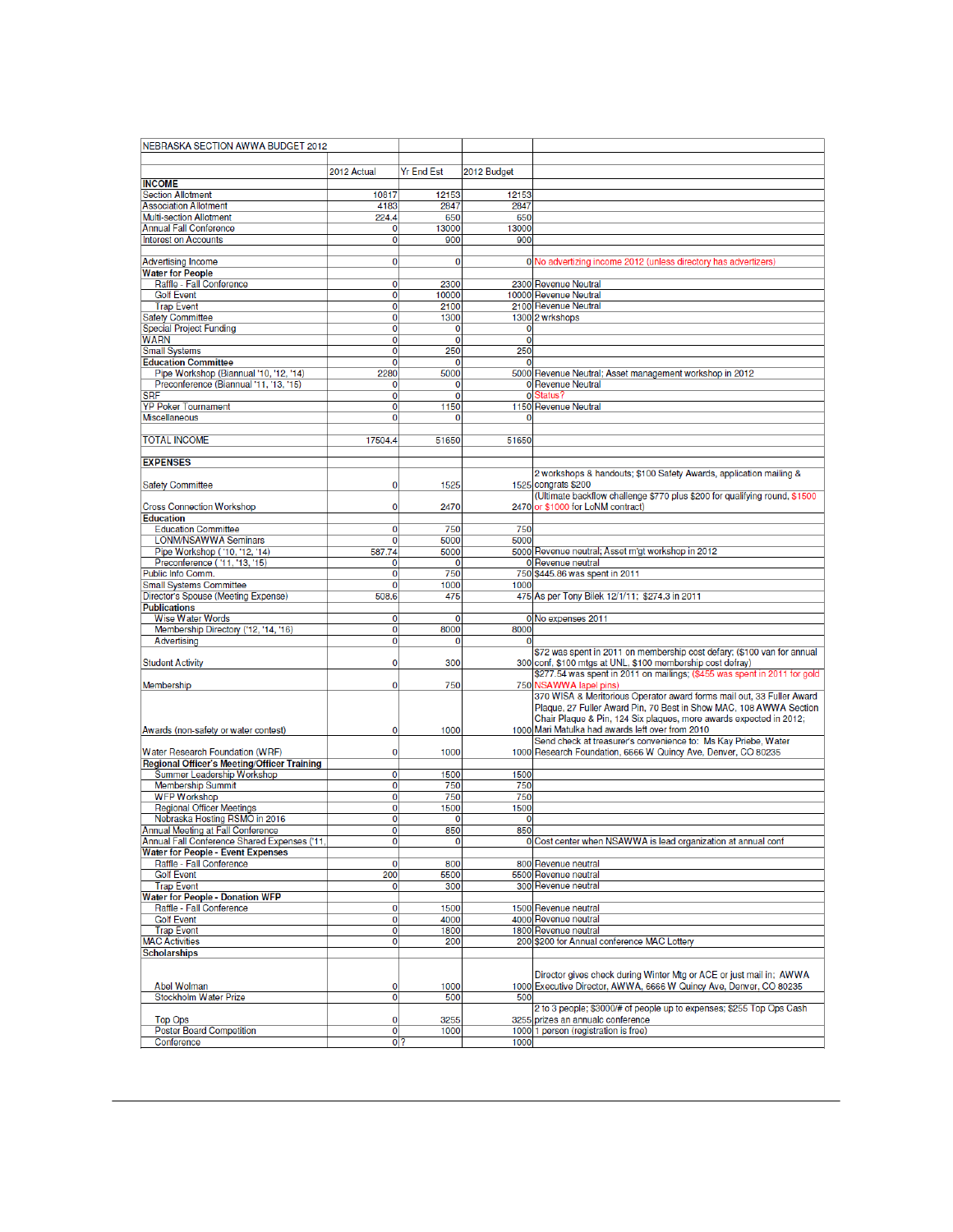| Leisen                                                           |                  | 3000<br>$\overline{0}$          | 3000                  |                                                                          |
|------------------------------------------------------------------|------------------|---------------------------------|-----------------------|--------------------------------------------------------------------------|
| <b>SRF</b>                                                       |                  | $\overline{0}$<br>$\Omega$      | $\overline{0}$        |                                                                          |
| <b>Young Professionals</b>                                       |                  |                                 |                       |                                                                          |
| <b>YP Activities Expenses</b>                                    |                  | 500<br> 0                       |                       | 500 300 to 500 for group activities                                      |
| <b>YP Charity Event Expenses</b>                                 |                  | $\overline{0}$<br>700           |                       | 700 YP Poker tournament; revenue reutral                                 |
| <b>YP Charity Donations</b>                                      |                  | $\overline{0}$<br>450           |                       | 450 Engineers without borders donation; revenue neutral                  |
| <b>Water Utility Council</b>                                     | 780              | 750                             |                       | 750 Registration at ACE & travel expenses                                |
| Nitrate Ad Hoc Committee                                         |                  | 250<br>$\overline{0}$           | 250                   |                                                                          |
| <b>WARN</b>                                                      |                  | $\mathbf{0}$<br>750             |                       | 750 WARN newsletter as per Rick Melcher 11/30 Request                    |
| <b>Washington Fly-In</b>                                         |                  | $\overline{0}$<br>2000          | 2000                  |                                                                          |
| <b>Business</b>                                                  |                  |                                 |                       |                                                                          |
| <b>Conference Calls</b>                                          |                  | $\bf{0}$<br>250                 |                       | 250 \$177 was spent in 2011                                              |
| Web Site Hosting ('12, '14, '16)                                 |                  | $\mathbf 0$<br>250              |                       | 250 For two year renewal                                                 |
|                                                                  |                  | $\overline{0}$<br>$\mathbf 0$   |                       | 0 Renews in 7/30/16                                                      |
| <b>Web Site Registration</b>                                     |                  |                                 |                       |                                                                          |
| PO Box                                                           |                  | $\overline{0}$<br>55            |                       | 55 \$44 in 2011                                                          |
| Bonds for treasurers (2)                                         | 112              | 125                             |                       | 125 \$100 was spent in 2011                                              |
|                                                                  |                  |                                 |                       |                                                                          |
| Retreat (Annual)                                                 |                  | $\mathbf 0$<br>250              |                       | 250 In 2011, \$118.34 was spent for lunches & donuts & pop for 11 people |
| <b>Tax Prep (Annual)</b>                                         |                  | $\mathbf{0}$<br>575             |                       | 575 \$545 was spent in 2011                                              |
| Secretary of State ('11, '13, '15, etc)                          |                  | $\mathbf 0$<br>$\mathbf 0$      |                       | o \$23 was spent in 2011                                                 |
| Audit ('10, '13, '16, etc)                                       |                  | $\overline{0}$<br>$\bf{0}$      |                       | 0 In 2010, \$2500 was spent                                              |
| Miscellaneous (pens, postage, envelopes)                         |                  | 3<br>250                        |                       | 250 Budget an additional \$250 on more NSAWWA envelopes in 2013;         |
|                                                                  |                  |                                 |                       |                                                                          |
| <b>TOTAL EXPENSE</b>                                             | \$               | 2,191.34 \$ 63,380.00           | 64,380.00<br><b>S</b> |                                                                          |
| <b>NET INCOME</b>                                                | \$               | $15,313.06$ \$ $(11,730.00)$ \$ | (12,730,00)           |                                                                          |
|                                                                  |                  |                                 |                       |                                                                          |
|                                                                  |                  |                                 |                       |                                                                          |
|                                                                  |                  |                                 |                       | All accounts accurate as of 3/13/12                                      |
| Preconference Savings Acct                                       | 3555.76          |                                 |                       | XXXXXX9140                                                               |
| Pipe Workshop Savings Acct                                       | 1587.45          |                                 |                       | XXXXXX6735                                                               |
| <b>Savings Acct Balance</b>                                      | 4384.72          |                                 |                       | XXXXXX8714                                                               |
| <b>Checking Acct Balance</b>                                     | 44587.91         |                                 |                       | XXXXXX9562                                                               |
|                                                                  |                  |                                 |                       |                                                                          |
| <b>CD Reserves</b>                                               |                  |                                 | <b>Interest Rate</b>  |                                                                          |
| 082612 CD                                                        | 11912.84         |                                 |                       | 1.40% TIME ACCOUNT XXXXXX1283                                            |
| 032613 CD                                                        | 11932.37         |                                 |                       | 1.90% TIME ACCOUNT XXXXXX1300                                            |
| 080814 CD                                                        | 8142.38          |                                 |                       | 1.64% TIME ACCOUNT XXXXXX5435                                            |
| 040815 CD                                                        | 8142.38          |                                 |                       | 1.04% TIME ACCOUNT XXXXXX5443                                            |
| <b>Total</b>                                                     | 40129.97         |                                 |                       |                                                                          |
|                                                                  |                  |                                 |                       |                                                                          |
| Reserve Goal \$40,000                                            |                  |                                 |                       |                                                                          |
|                                                                  |                  |                                 |                       |                                                                          |
|                                                                  |                  |                                 | <b>Interest Rate</b>  |                                                                          |
| 032912 Leisen Scholarship CD                                     | 8333.00          |                                 |                       | 1.39% TIME ACCOUNT XXXXXX5690                                            |
| 112912 Leisen Scholarship CD                                     | 8334.00          |                                 |                       | 1.88% TIME ACCOUNT XXXXXX5674                                            |
| 092916 Leisen Scholarship CD                                     | 8333,00          |                                 |                       | 0.90% TIME ACCOUNT XXXXXX5682                                            |
| <b>Total</b>                                                     | 25000.00         |                                 |                       |                                                                          |
|                                                                  |                  |                                 |                       |                                                                          |
|                                                                  |                  |                                 |                       |                                                                          |
|                                                                  | 600.00           |                                 |                       |                                                                          |
|                                                                  |                  |                                 |                       |                                                                          |
| Book Allotment Budget / Income<br><b>Book Allotment Expenses</b> |                  |                                 |                       |                                                                          |
|                                                                  | 119,245.81<br>\$ |                                 |                       |                                                                          |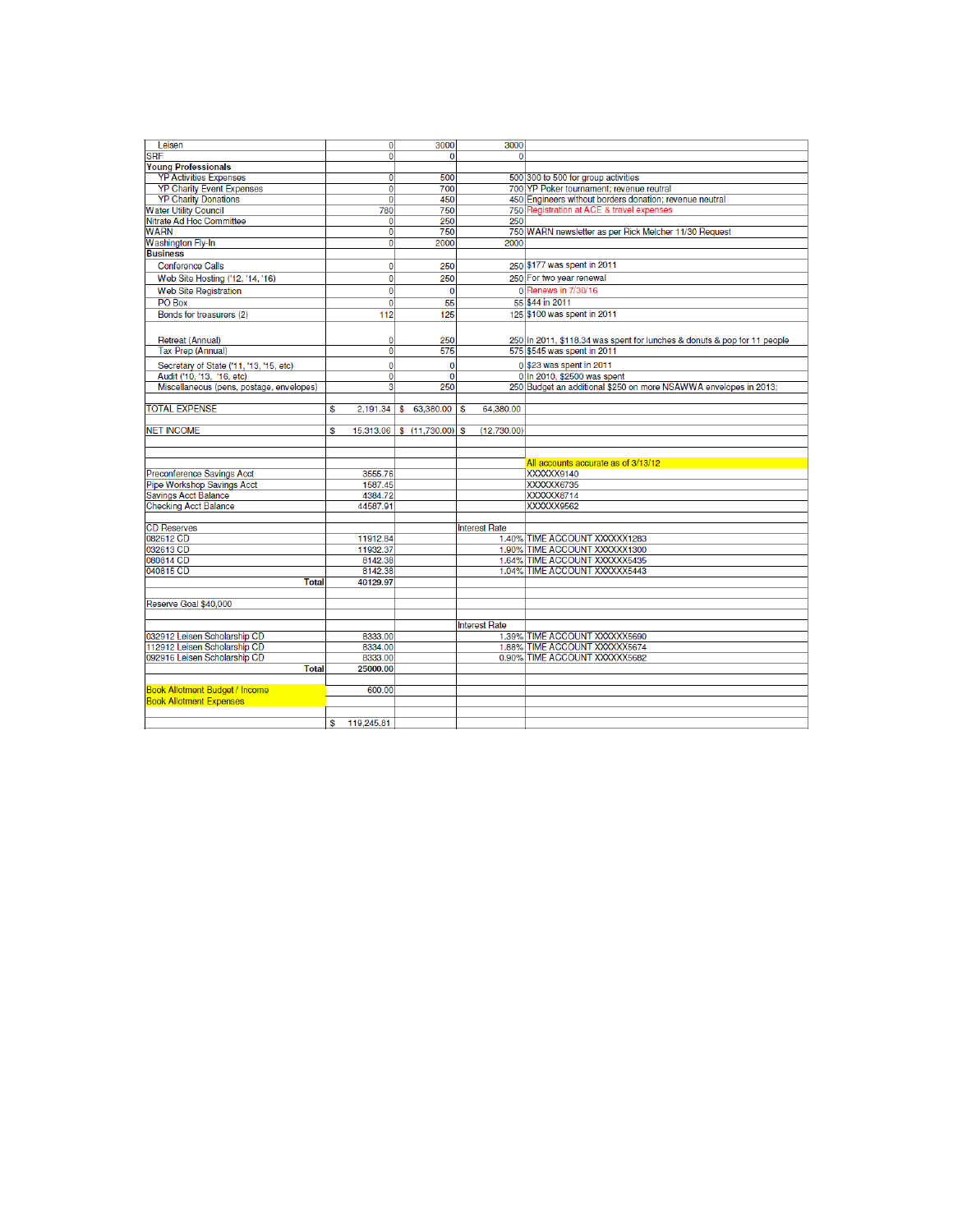## **NEBRASKA SECTION AMERICAN WATER WORKS ASSOCIATION 2011 COMMITTEE REPORT**

|                                 | <b>Committee: Cross Connection Committee</b>                                                                                                                    |                                                                                                                               | Date: March 15, 2012 |                          |  |  |
|---------------------------------|-----------------------------------------------------------------------------------------------------------------------------------------------------------------|-------------------------------------------------------------------------------------------------------------------------------|----------------------|--------------------------|--|--|
| Chair:                          | <b>Rich Koenig</b>                                                                                                                                              |                                                                                                                               |                      | Vice Chair: Leroy Kramer |  |  |
| <b>Total Members: 6</b>         | <b>Active Members: 6</b>                                                                                                                                        |                                                                                                                               |                      |                          |  |  |
|                                 | <b>Executive Board Liaison: Chad Roberts</b>                                                                                                                    |                                                                                                                               |                      |                          |  |  |
| <b>Vail and Doug Meyer.</b>     | List of Active Members: Rich Koenig, Leroy Kramer, Chad Roberts, Rob Pierce, Terry                                                                              |                                                                                                                               |                      |                          |  |  |
| 7,2012                          | When and where has the committee met in the past year (include conference calls): March                                                                         |                                                                                                                               |                      |                          |  |  |
|                                 | Proposed changes in committee membership: Yes, Doug Meyer was added as a member.                                                                                |                                                                                                                               |                      |                          |  |  |
| <b>Deliverables/Activities:</b> | the "Ultimate Backflow Challenge"                                                                                                                               | $4 - 1$ day workshops co-sponsored with LNM and assist with<br>Develop criteria for two awards in conjunction with the Awards |                      |                          |  |  |
| Committee                       |                                                                                                                                                                 |                                                                                                                               |                      |                          |  |  |
|                                 |                                                                                                                                                                 | "Cross Connection Control Program of the Year"<br>"Cross Connection specialist of the Year"                                   |                      |                          |  |  |
| <b>Working OK</b>               | How might the Executive Board assist your Committee in accomplishing its work?                                                                                  |                                                                                                                               |                      |                          |  |  |
|                                 | Plans/Projects for upcoming year: $4-1$ day workshops co-sponsored with LNM and assist                                                                          | with the "Ultimate Backflow Challenge"                                                                                        |                      |                          |  |  |
|                                 |                                                                                                                                                                 | Develop criteria for the awards mentioned above                                                                               |                      |                          |  |  |
|                                 | <b>Anticipated Budget Expenditures for 2010:</b>                                                                                                                | \$1000.00 - LofNM cost share (?)<br>\$770.00 - Ultimate Backflow Challenge<br>$$230.00 - Misc.$                               |                      |                          |  |  |
|                                 | Budget Request for 2012 (include a short justification)<br>Help fund the "Ultimate Backflow Challenge" session and various other<br>expenses as described above | \$2000.00                                                                                                                     |                      |                          |  |  |

**Other Items**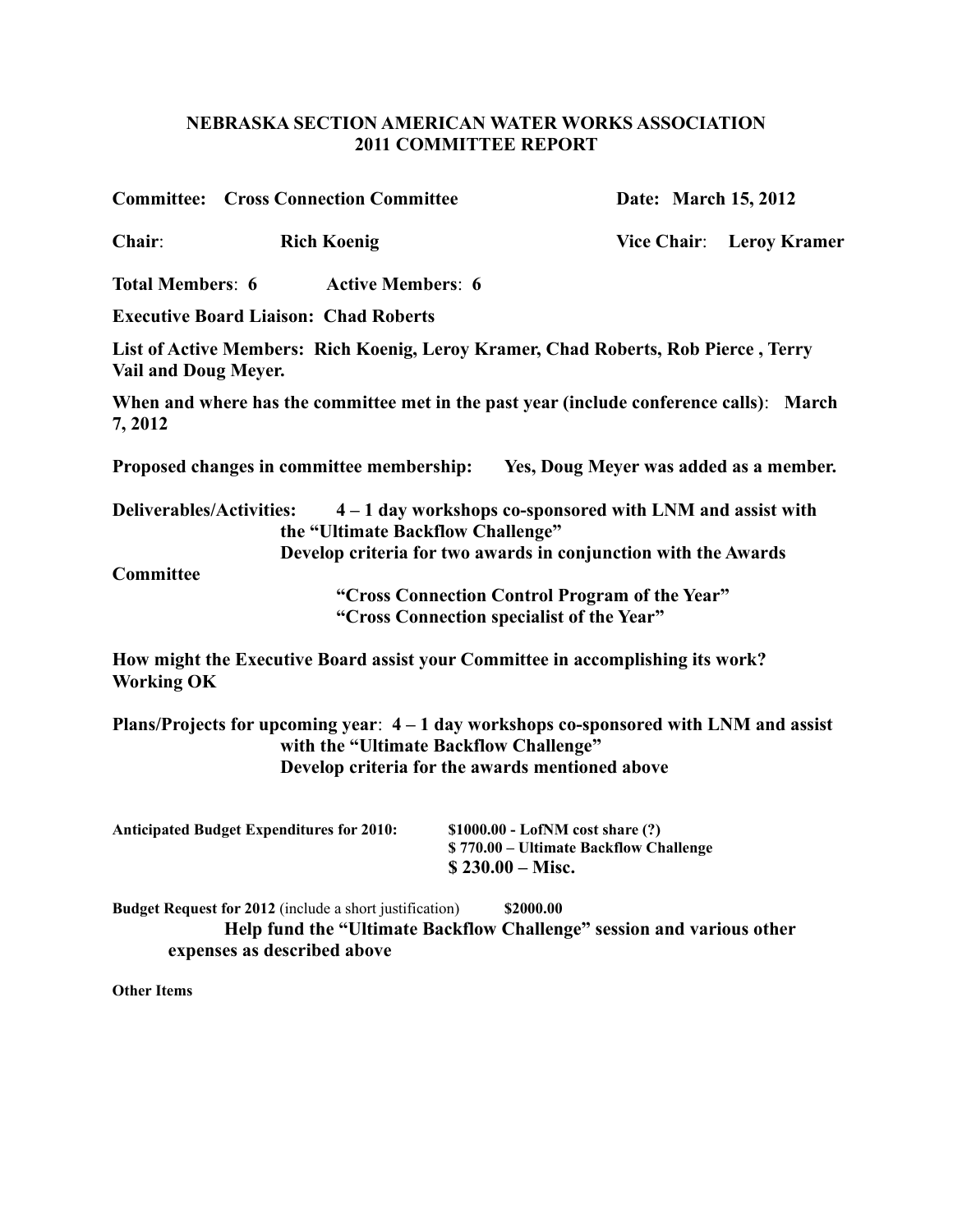#### **PUBLICATIONS COMMITTEE REPORT**

March 15, 2012 Brian Gongol, chair - brian@gongol.net

## **WISE WATER WORDS - CHANGES TO PUBLICATION**

We have been advised that AWWA is shutting down its project to publish section newsletters. We are covered through the end of 2012, but starting in 2013, we will be on our own again. There are several options at our disposal:

**O** We could continue to publish a print version of the newsletter and distribute an electronic copy as well. The most reasonable estimate is that this will cost about \$4.50 to \$5 per recipient per issue, including printing and postage.

We could shift to an online-only edition of the newsletter, but allow individuals to order printed copies at cost.

<sup>8</sup> We could shift to a strictly online-only product. This would eliminate production costs altogether, but it would also limit our outreach to the lawmakers and regulators who receive free copies.

This is going to require a major budget change for next year, since the 2011 and 2012 publications were budget-neutral. I will be happy to discuss our options with the board in depth while we still have time to do so.

### **WISE WATER WORDS - EDITORIAL CALENDAR**

The planned editorial calendar for the year looks like this:

- Spring 2012 Wise Water Words: Currently being edited. Publication April 2012.
- Summer 2012 Wise Water Words: Articles due by June 1. Publication July 2012.
- Fall 2012 Wise Water Words: Articles due by October 1. Publication November 2012.
- Membership directory: Publication October/November 2012.

We are behind my intended schedule at this stage due to some late submissions, but I am redoubling efforts to get the spring edition out the door right away.

### **WEBSITE**

The officers page has been updated with the new board members.

Eric Lee asked for a report on our online outreach efforts to share at the RMSO. A copy of that report is found at the conclusion of this report to you.

Other recent updates to the website include job postings from the City of Blair, the draft minutes of the January board meeting, updates on the state's public hearings about changes to waterrelated rules, and updates on both the YP storage-tank seminar and the education committee's asset management conference.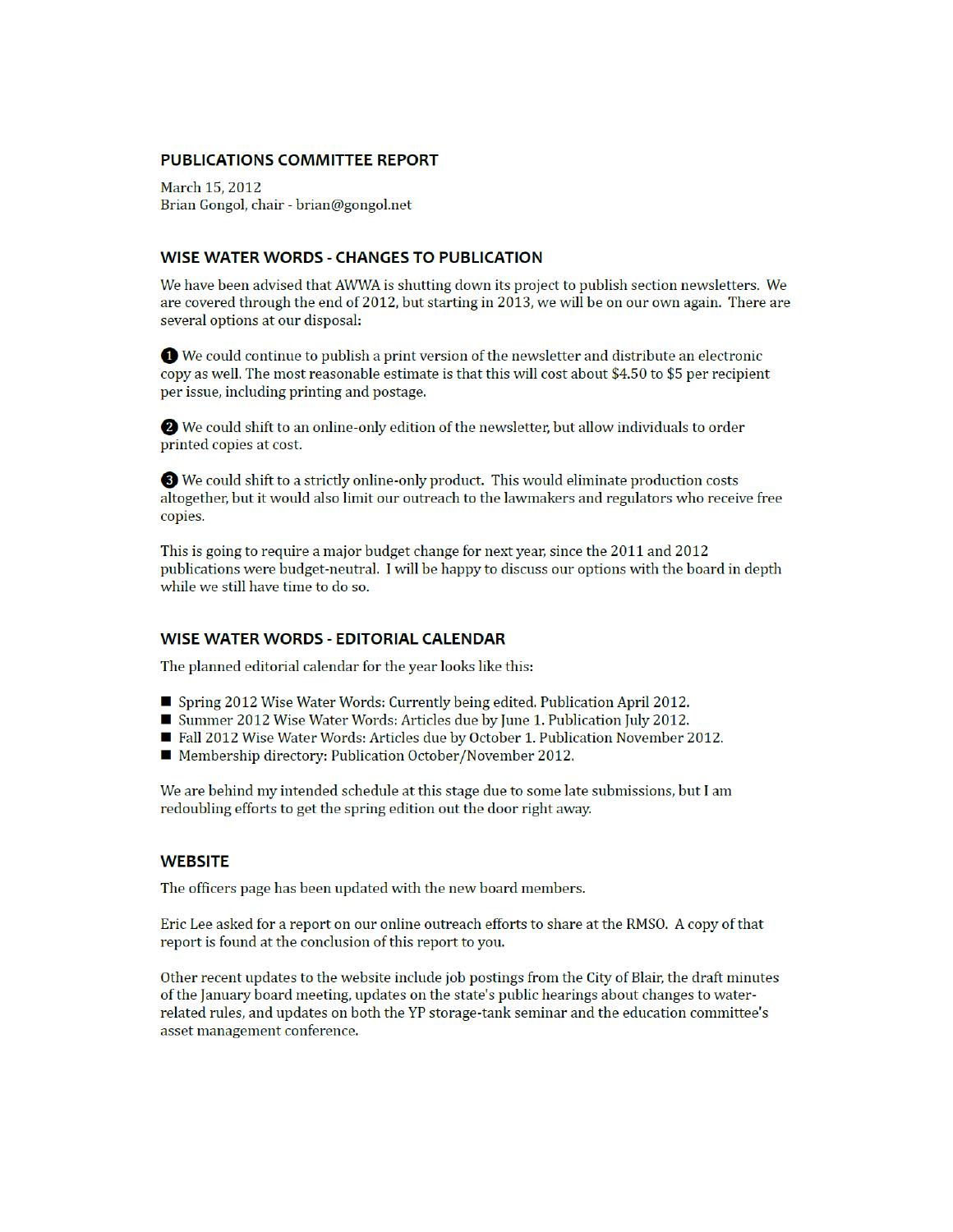Also, as you should know by now, every committee chair and officer now has a designated e-mail address through our website (for example, anything sent to publications@awwaneb.org forwards directly to me). Additionally, there are two mass-mail lists (board@awwaneb.org and committees@awwaneb.org) that forward to the board and committee chairs, respectively. It is hoped that this will make it easier to reach the people on both lists, rather than having to remember to include every individual.

#### **MULTIMEDIA**

Our YouTube channel has been viewed 415 times since its inception on September 7th.

If you have ideas for videos or need assistance with anything that might help with our educational or public-informational outreach, please let me know.

### **E-MAIL DISTRIBUTION LIST**

The e-mail distribution list currently has 229 members. We sent five updates in February, and have sent two so far in March.

 $\blacksquare$  If you have anything you want to issue via the e-mail distribution list, please send it directly to awwaneb@gongol.net. That places it in the "waiting room", where I can approve it to go out to the entire list.

#### **RMSO REPORT ON ONLINE COMMUNITIES**

- The Section is undertaking a long-term upgrade of its website to make navigation consistent across all of the pages.

- The website is also migrating the website to a new design utilizing CSS and SSI technologies. CSS stands for "cascading style sheets", which simply means that the design of every page on the entire site can be modified with a single file. This is intended to make it easier to keep the site looking fresh and contemporary as styles change and new looks come into fashion. SSI stands for "server-side includes", which allows us to add files that modify smaller portions of every page across the entire site with small modifications to a single central file. This allows us to show a banner across the top of every page on the entire site, highlighting announcements like upcoming training activities and meetings.

- The Section's Facebook page (https://www.facebook.com/awwaneb) is open to the public and has 119 fans. We use it to cross-post updates from our website and announcements about news and events. We have recently converted to the new "Timeline" upgrade and will be back-filling items about our history as the archives committee's work continues.

- The section's YouTube page (https://www.youtube.com/awwaneb) features a couple of videos. It has been mainly used experimentally thus far, but we anticipate further opportunities to expand its use in the future, especially for public outreach and long-distance learning opportunities.

- We have a small but growing group for the Section on LinkedIn, the professional-networking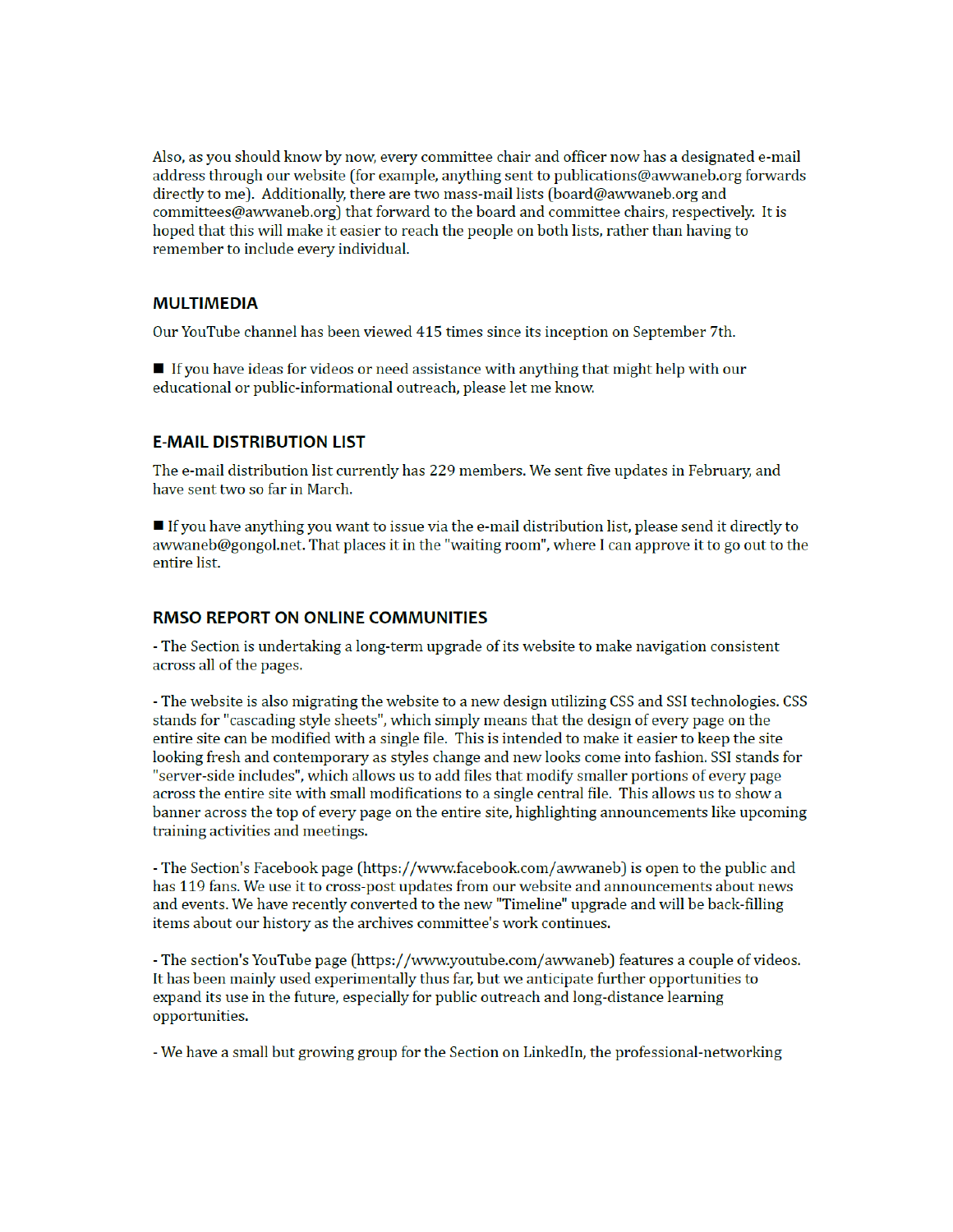site. Members have been slower to join this group than to "like" our Facebook page, but we have also reserved membership in the group to those who are actual members of the Section. We have viewed Facebook as more of a public-outreach tool and LinkedIn as more of a professionaldevelopment tool. There have been several outsiders who have asked to join the group, and so far we have kept their requests on hold, since we want to create some exclusive opportunities for our members to gain some value from their membership.

- We have tried to make consistent use of the same username (awwaneb) across all platforms, from our website's domain name to our Facebook and YouTube accounts. This has been an intentional effort to make our online work easier to locate.

- We have also added a page to our Section website (http://awwaneb.org/socialmedia) with links to our social-media accounts, so that members can "shop" at a glance for those tools that are most useful for them.

- We also produce a syndication feed from our Section website so that people can get updates from the site automatically without having to visit it directly. This RSS feed can be viewed through services like Google as well as inside any current web browser.

- Our most popular online outreach tool remains our e-mail distribution list, which has 229 members and is used about half a dozen times per month to issue announcements and news updates.

- New website information is being geared toward using the online approach to membership recruitment